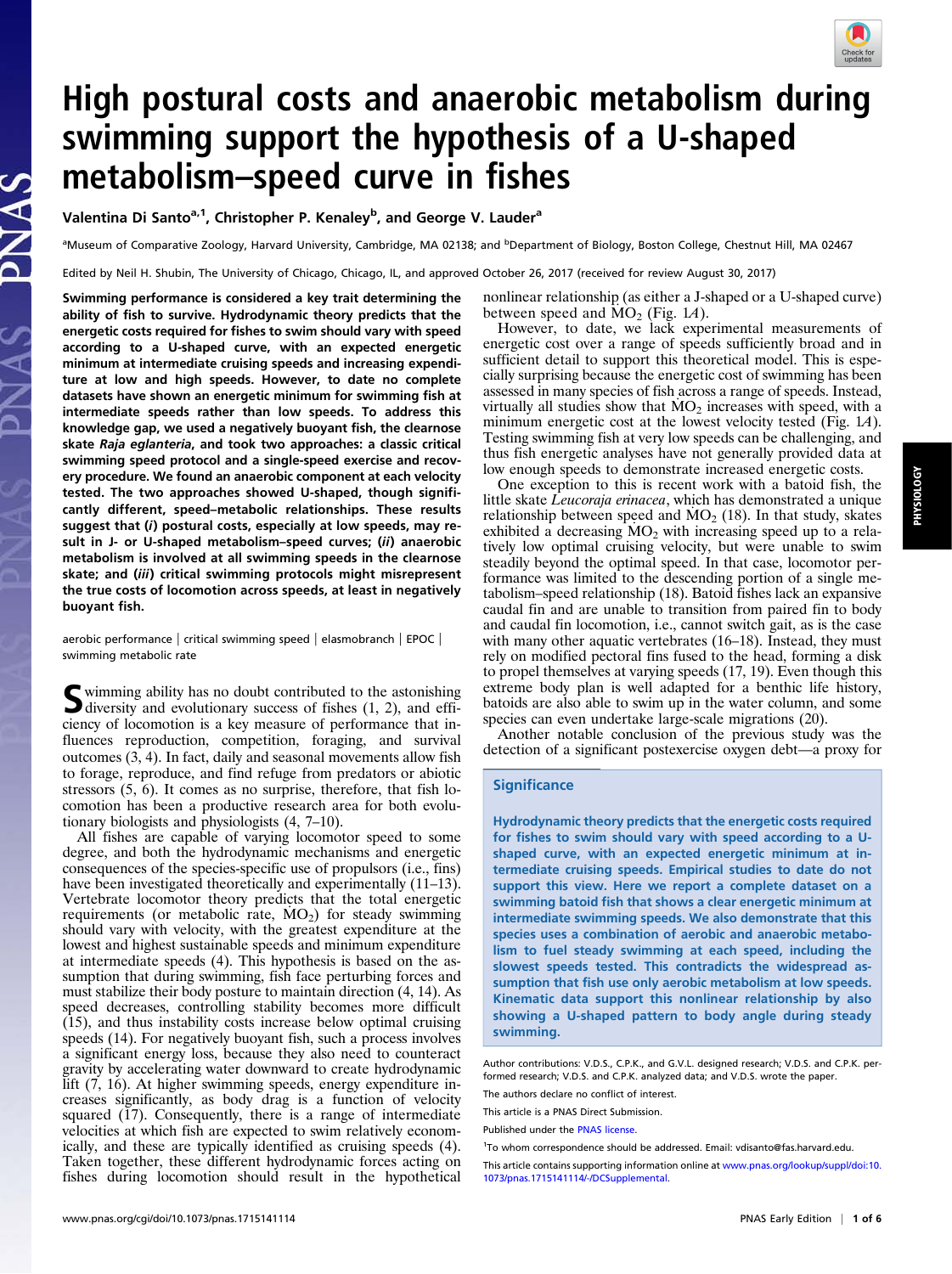

Fig. 1. (A) Schematic illustration of metabolism–speed relationships and testing protocols in fish. The metabolism–speed relationship is often quantified as a linear or exponential function, assuming that  $MO<sub>2</sub>$  increases with speed (solid line). However, fishes may experience an elevated  $MO_2$  at low speeds because they need to counteract induced drag and postural instabilities, and negatively buoyant fishes also need to create lift to maintain position by pushing water downward. This suggests that the metabolism– speed relationship should approximate a J- or U-shaped curve (discontinuous lines). (B and C) Two methods of quantifying  $MO_{2}$  swim at different speeds are the  $U_{\text{crit}}$  protocol (B), in which speed is increased in a stepwise fashion until fish reach fatigue (represented by the asterisk), and  $\dot{MO}_{2 \text{ rec}}$  are subsequently determined, and a 10-min protocol (C) in which each speed is tested separately, with measurement of  $\dot{MO}_{2 \text{ rec}}$  after nonexhaustive exercise to determine the contribution of anaerobic metabolism at each individual speed. Any accumulating anaerobic metabolites at low and intermediate speeds are ignored during the  $U_{\text{crit}}$  protocol, which cannot determine anaerobic effects that might accumulate on the path to the final fatigue speed.

anaerobic metabolism in intact fish (21)—even during swimming at low speeds (18). This finding stands in sharp contrast with the common assumption that fish use slow-twitch red fiber muscles at low speeds (aerobic metabolism) and should not recruit fast glycolytic white muscle (generating anaerobic metabolites) until they approach their maximum sustainable speed (21, 22). The detection of anaerobic metabolism at low speeds is particularly important considering that the most common approach to investigate fish energetics is the critical swimming speed  $(U_{\rm crit})$ protocol, in which flow velocity is incrementally increased in series up to a point at which the fish fatigues and can no longer swim continuously  $(7, 8)$  (Fig. 1B). The underlying assumption of this classical procedure is that fish do not accumulate lactic acid in their tissues at low speeds, as this could affect the oxygen consumption values measured at subsequent speeds (i.e., they would incur carryover effects).

Therefore, to tackle the challenge of constructing a complete swimming metabolism–speed curve for freely swimming fish, we chose the clearnose skate Raja eglanteria, a negatively buoyant fish that has proven to be able to swim beyond intermediate cruising speeds in preliminary trials. Batoids with a high fin-to-body aspect ratio (i.e., more "tapered" pectoral fins, as in this species) are capable of swimming for a relatively extended period compared with strictly benthic rays  $(5, 17)$ . As in many rajiform fishes, this species is capable of slowly exploring the bottom of the ocean using modified pelvic fins, but also swims in the water column, especially at higher speeds (17). This characteristic also suggests that swimming at low speeds might be disadvantageous, and empirical data on the little skate support this hypothesis (17, 18).

Capitalizing on the locomotor characteristics of this species, we analyzed swimming energetic performance to address the following objectives:  $(i)$  to quantify the complete metabolismspeed curve for a negatively buoyant fish over a sufficiently broad range of speeds to determine if an intermediate energetic minimum exists;  $(ii)$  to identify the contribution, if any, of anaerobic metabolism during steady swimming; and  $(iii)$  to compare two experimental protocols used to determine swimming performance (Fig. 1  $B$  and  $C$ ) and assess the implications for interpretation of metabolic data in future studies of swimming fish. Comparative data on rainbow trout (Oncorhynchus mykiss) are presented in [Fig. S1](http://www.pnas.org/lookup/suppl/doi:10.1073/pnas.1715141114/-/DCSupplemental/pnas.201715141SI.pdf?targetid=nameddest=SF1).

#### Results

To quantify a complete metabolism–speed curve, we conducted two sets of experiments, a 10-min steady swimming  $(MO<sub>2</sub>$  swim) followed by recovery ( $MO_{2 \text{ rec}}$ ), and the  $U_{\text{crit}}$  protocol. The two separate approaches were necessary to determine maximum sustainable speed  $(U_{\text{max}})$  and the role of anaerobic metabolism during steady swimming. In preliminary trials, all fish swam steadily for longer than 10 min at speeds between 0.75 and 2.25 body lengths  $(BL) \times s^{-1}$ , but none swam steadily outside this range of speeds.

Regardless of the protocol used, all skates consistently showed decreasing  $MO_2$  from 0.75 BL  $\times$  s<sup>-1</sup> up to an intermediate optimal speed ( $U_{opt}$ ) of ~1.25–1.5 BL  $\times$  s<sup>-1</sup> (Fig. 2). Beyond this narrow range of speeds, skates increased MO<sub>2</sub> at higher speeds. narrow range of speeds, skates increased  $MO<sub>2</sub>$  at higher speeds, resulting in a U-shaped relationship between  $MO_2$  and speed (two-way ANOVA,  $\bar{F}_{9,25} = 4.96, P < 0.0001$ ) (Fig. 2). When using the  $U_{\text{crit}}$  protocol, skates completed the 10 min-step up to 1.5  $BL \times s^{-1}$ , and exhibited fatigue as soon as water velocity was increased to  $1.75$  BL  $\times$  s<sup>-1</sup>, with the exception of one skate that swam for the entire 10-min step at 1.75 BL $\times$  s<sup>-1</sup> and fatigued immediately after velocity was increased to 2 BL  $\times$  s<sup>-1</sup> (Fig. 2). These results suggest that the  $U_{\text{crit}}$  approach is likely to bias  $U_{\text{max}}$ .

In addition, an oxygen debt was present and significant at each of the tested speeds following the single 10-min trials (repeatedmeasures ANOVA,  $P < 0.01$ , followed by Dunnett's test at  $\alpha =$ 0.05) (Fig. 3). When the cost of recovery ( $MO<sub>2 rec</sub>$ , i.e., anaerobic metabolism) was added to the aerobic portion of the metabolic curve  $(MO<sub>2 + rec</sub>)$ , total oxygen consumption rates increased by  $~\sim$ 50% across speeds (Fig. 2). The net cost of transport (COT<sub>net</sub>) was significantly affected by speed  $(MO_2)_{\text{swim}}$ :  $F_{9,25} = 2.83$ ,  $P = 0.0007$ :  $MO_2$ ,  $F_{9,25} = 5.83$ ,  $P < 0.0001$ :  $U_{\text{ewit}}$ :  $F_{9,11} = 5.93$ ,  $P =$  $0.0007$ ;  $\text{MO}_{2+{\text{rec}}}$ :  $F_{9,25} = 5.83$ ,  $P < 0.0001$ ;  $U_{\text{crit}}$ :  $F_{9,11} = 5.93$ ,  $P = 0.004$ ) (Fig. 4), but did not differ significantly across skates (P > 0.004) (Fig. 4), but did not differ significantly across skates ( $P >$ 0.05 for all). When anaerobic contribution was ignored,  $U_{\text{opt}}$  was



Fig. 2. Swimming energetics of clearnose skates differ with speed and across experimental approaches. MO<sub>2</sub> in skates ( $n = 5$ ) during 10 min of steady swimming ( $MO_{2-swim}$ ; green circle), when accounting for the additional costs of recovery after 10 min of swimming ( $\dot{MO}_{2 + rec}$ ; red square), and when using the  $U_{\text{crit}}$  protocol (MO<sub>2</sub> <sub>Ucrit</sub>; blue triangle). Metabolism-speed relationships were constructed by fitting a binomial curve to metabolic data. All approaches show a nonlinear relationship between speed and oxygen consumption rates (MO<sub>2</sub>, mean  $\pm$  SE). Different letters represent a significant difference in  $MO_2$  means across speeds within each approach, and different symbols indicate a significant difference across approaches at the same speed (two-way ANOVA followed by the Tukey–Kramer multiple comparisons test;  $\alpha = 0.05$ ).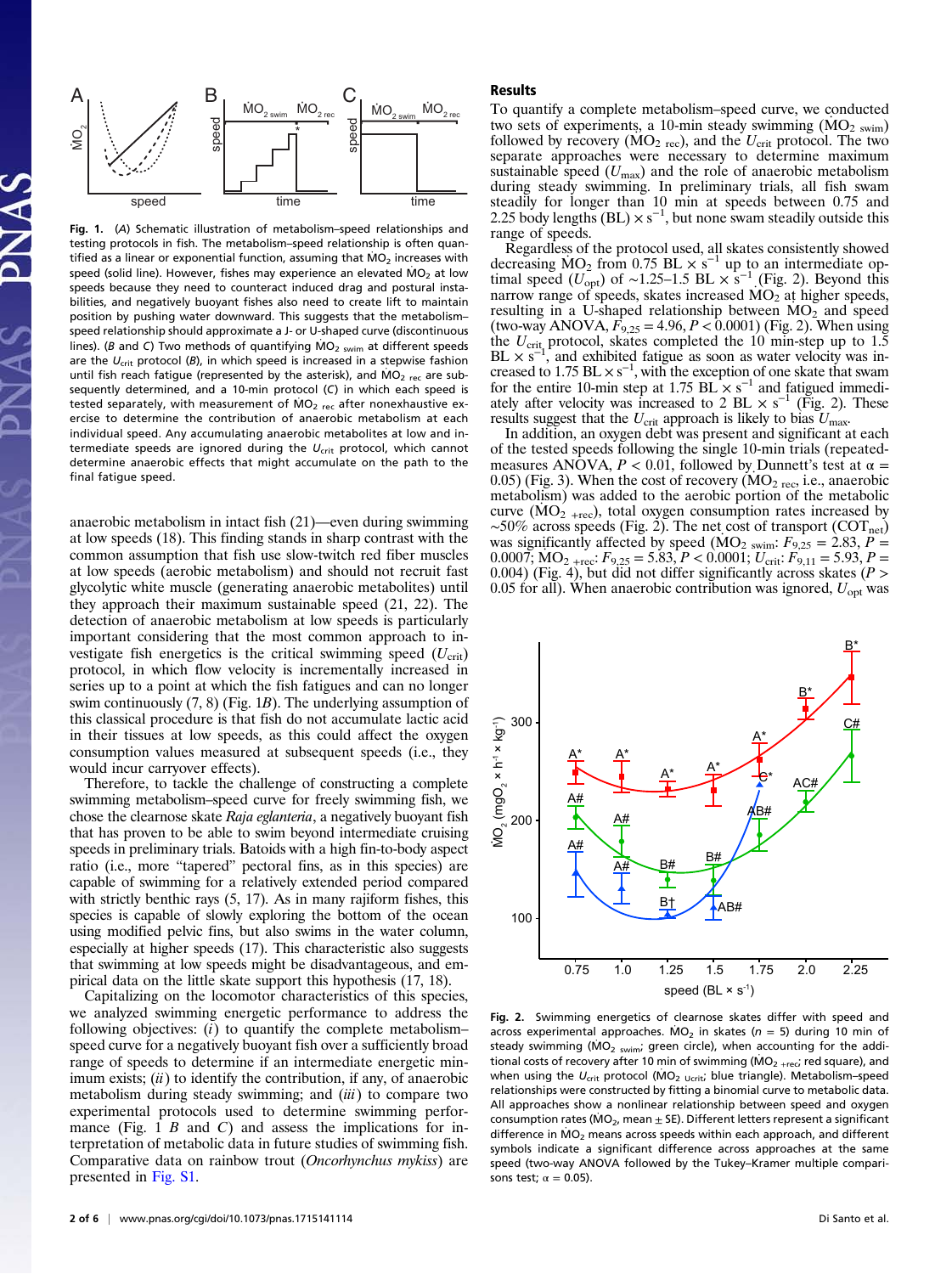1.5 BL  $\times$  s<sup>-1</sup>, while it was 2.25 BL  $\times$  s<sup>-1</sup> when anaerobic metabolism was included in the energetic budget (Fig. 4).

Kinematic analyses showed that maximum pectoral fin amplitude (at the most distal-chordwise point of the fin) was significantly different across skates and increased with speed (twoway ANOVA,  $F_{9,25} = 9.30, P < 0.0001$  and  $P = 0.01$ , respectively) (Fig. 5A). On the other hand, frequency differed among individuals, but not with speed (two-way ANOVA,  $F_{9,25} = 3.97$ ,  $P =$ 0.003 and  $P = 0.4$ , respectively) (Fig. 5B), with a significant interaction between individual skates and speed ( $P = 0.02$ ). Mean frequency was highest at 0.75 and 2.25  $\dot{BL} \times \dot{s}^{-1}$  and lowest at intermediate speeds. Postural kinematics showed a U-shaped relationship with speed (Fig. 5C). Skates oriented their body with a positive angle of attack in relation to the incoming flow at the lowest and highest speeds, but maintained a fairly horizontal position at intermediate speeds (two-way ANOVA,  $F_{9,25} = 6.19$ ,  $P < 0.001$ ), with no significant interindividual variation ( $P = 0.5$ ).

#### Discussion

This study demonstrates that clearnose skates exhibit a U-shaped relationship between metabolism and speed that is supported by a similar U-shaped curve for postural kinematics, that skates use a combination of aerobic and anaerobic metabolism to fuel steady swimming at each speed, and that rainbow trout also show a clear minimum in metabolic cost [\(Fig. S1\)](http://www.pnas.org/lookup/suppl/doi:10.1073/pnas.1715141114/-/DCSupplemental/pnas.201715141SI.pdf?targetid=nameddest=SF1). We note that even though previous studies have often shown a U-shaped COT curve, the corresponding  $MO_2$  data did not follow a U-shaped curve, but rather increased with speed (4, 23–25). Furthermore, surprisingly,  $U_{\text{max}}$  values depend on the testing protocol used, and  $U_{\text{max}}$  may be underestimated using the  $U_{\text{crit}}$  protocol. Our findings suggest caution in interpreting data collected using the commonly used  $U_{\rm crit}$  step test, and indicate that a second protocol with separate individual speed tests (Fig. 1C) with a measured postexercise recovery period should be used in addition to the classical step-test protocol (Fig. 1B).



Fig. 3. EPOC rates of clearnose skates.  $MO<sub>2</sub>$  at 5-min intervals of skates recovering ( $MO_{2 \text{ rec}}$ ; closed circles) after 10 min of swimming ( $MO_{2 \text{ swim}}$ ; open circle) at seven different speeds ( $n = 5$ ). The horizontal dashed line indicates the mean value for  $MO_{2\text{ rout}}$ . Asterisks indicate that  $MO_{2\text{ rec}}$  is significantly higher than  $MO_{2\text{ rout}}$  (repeated-measures ANOVA, followed by Dunnett's test;  $\alpha$  < 0.05).



Fig. 4. The COT<sub>net</sub> of clearnose skates decreases with speed. Mean  $\pm$  SE values were obtained from three oxygen measurements:  $\dot{M}O_2$  during swimming for 10 min ( $\dot{MO}_2$  <sub>swim</sub>; green circles), with the additive cost of recovery ( $MO_{2 + rec}$ ; red squares), and during the critical swimming speed test, in which each speed step lasted 10 min ( $MO<sub>2</sub> U<sub>crit</sub>$ ; blue triangles). Different letters represent a significant difference in mean COT values across speeds within each approach, and different symbols indicate a significant difference across approaches at the same speed (two-way ANOVA followed by the Tukey–Kramer multiple comparisons test;  $\alpha = 0.05$ ).

Nonlinear U-Shaped Metabolism–Speed Relationship. Here we show an empirically quantified and complete U-shaped metabolic curve for a fish. Previous studies have generally shown an increase in oxygen consumption with speed in a range of species tested (4, 26). In fact, resting routine metabolic rate  $(MO<sub>2</sub>_{\text{rout}})$  is often extrapolated using the intercept of the metabolic curve at  $U = 0$  (5, 25). However, measured  $\rm MO_2$  rout values are typically lower than those obtained by extrapolation. The difference between expected and measured  $\dot{MO}_{2 \text{ rout}}$ , known as the "posture effect," is the amount of power needed for lift-off and equilibrium at slow speeds (22, 27).

Posture control is a general problem of animals that need to generate lift to support body weight during locomotion in a fluid environment. Hovering aerial animals, such as bumblebees, hummingbirds, and bats, all create lift during flight (28–30). In these species, the power–speed curve is also expected to be Ushaped, with hovering being just as metabolically taxing as flying at relatively high speeds (30–34). Flapping wings in animals follow the same aerodynamic principles of fixed wings of airplanes; i.e., at low speeds the body assumes a positive tilt, and they expend more energy to generate lift (35). Likewise, energy used for hovering or swimming slowly is expected to significantly increase  $MO<sub>2</sub>$  in fish. This increase in activity at low speeds is in fact betrayed by the increased use of median and paired fins as they actively maintain position during hovering (36).

If fish had no stability issues, then the frequency and amplitude of propulsors would approximate zero at  $U = 0$ . However, even nearly neutrally buoyant fish actively tread the water to maintain position (36). These additional metabolic costs should then be detectable as increased oxygen consumption from resting levels. The resulting curve in closer-to-neutrally buoyant fish may approximate a J- rather than a U-shape because of the relatively smaller costs of lifting compared with negatively buoyant fish. Moreover, fish that are capable of swimming several  $BL \times s^{-1}$ and that are close to neutrally buoyant, such as rainbow trout, are likely to exhibit a wider range of speeds beyond, rather than below, an intermediate optimum, thus further resembling a Jshaped curve. For trout, it is just as metabolically taxing to swim at  $\dot{0.5}$  BL  $\times$  s<sup>-1</sup> as at 2 BL  $\times$  s<sup>-1</sup> [\(Fig. S1](http://www.pnas.org/lookup/suppl/doi:10.1073/pnas.1715141114/-/DCSupplemental/pnas.201715141SI.pdf?targetid=nameddest=SF1)).

It is also possible that previous studies did not test swimming performance at speeds low enough to elicit energetically costly swimming. When presented with low-flow conditions, fish tend to rest on the bottom of the flow tank or refuse to swim up in the water column. In the present study, the use of a ramp placed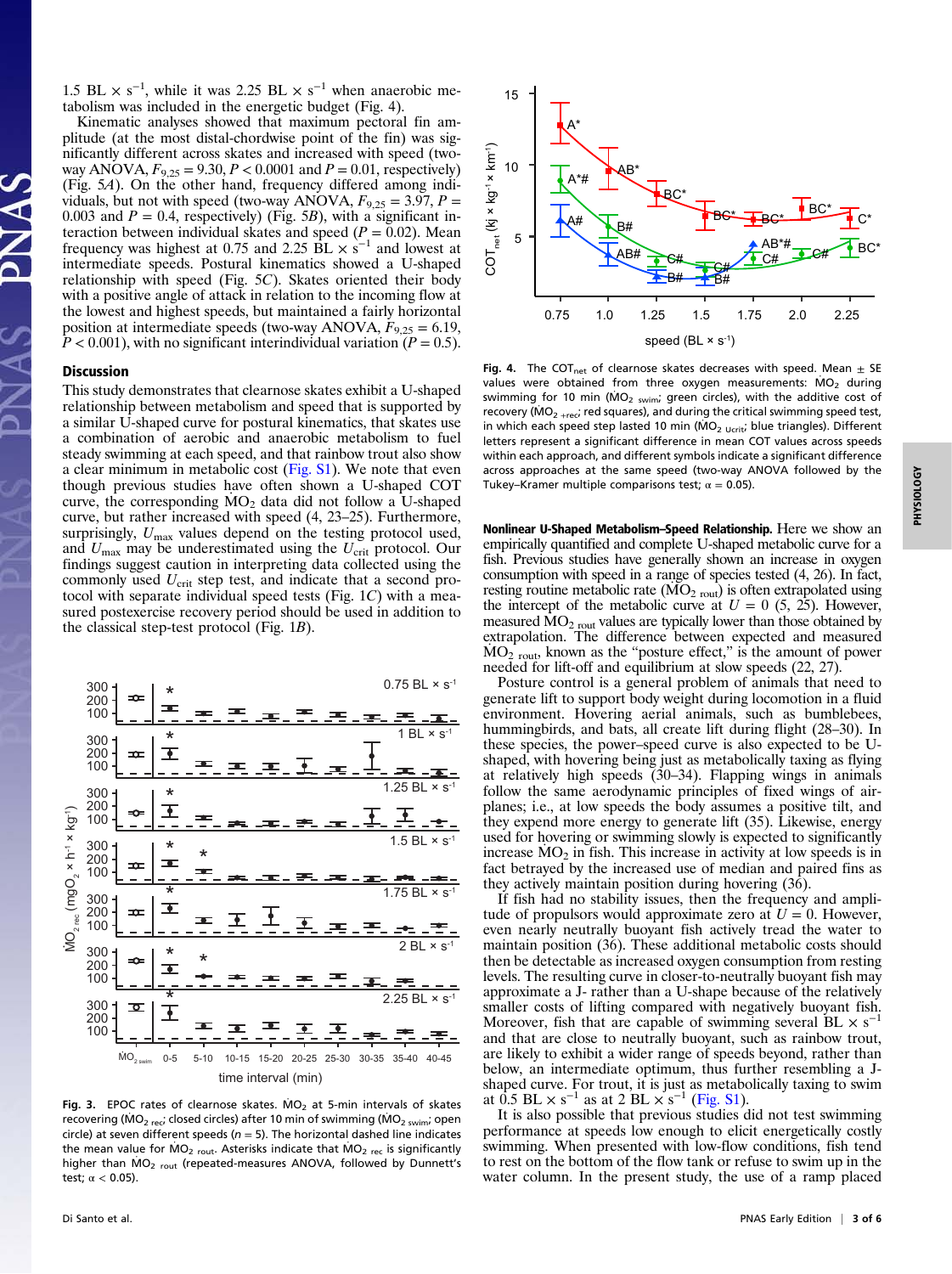

Fig. 5. Kinematic patterns in clearnose skates during steady swimming. Mean  $\pm$  SE values for maximum amplitude (as proportion of disk length, measured on most distal margin of the fin) (A), frequency (in Hz) (B), and body angle (in degrees) (C).  $n = 5$ . Different letters represent significant difference in means across speeds (Tukey–Kramer multiple comparisons test;  $\alpha$  = 0.05). Note the U-shaped curve for body angle.

upstream in the flow tank allowed us to test speeds below cruising without disrupting the flow. (A description and video are available in ref. 18.) In a previous study of shark swimming energetics at low speeds, the authors found that  $MO_2$  increased with speed (37). However, only a very narrow set of velocities was tested, and the authors reported that the sharks were not fully acclimated and did not swim consistently in the center of the flow tank (37).

Another explanation for the lack of a U- or J-shaped relationship for fish in the literature may be related to experimental considerations. Specifically, previous studies might have not detected the carryover effect of progressive measurements of swimming speed. In our study, clearnose skates were able to swim up to 2.25 BL  $\times$  s<sup>-1</sup> if no additional intermediate speeds were tested previously. However, when  $MO_2$  was measured using the  $U_{\rm crit}$  protocol, the metabolism–speed curve did not match that constructed using each individual rate in the 10-min experiment, even though it was U-shaped (Fig. 1). Furthermore, skates could not sustain speeds beyond  $1.5-1.75$  BL  $\times$  s<sup>-1</sup> when

the  $U_{\text{crit}}$  protocol was implemented. These results demonstrate that  $U_{\text{max}}$  may be grossly underestimated with the  $U_{\text{crit}}$  approach. This is particularly troublesome, because most energetic studies take on the  $U_{\text{crit}}$  protocol as the standard methodological design to measure swimming performance in fishes.

The protocol established by Brett (7) for the seminal work on salmonids has been applied to other species of fishes varying widely in ecology and behavior. Conventional  $U_{\text{crit}}$  protocols do not permit exclusion of the carryover effects of accumulating metabolites while increasing speed as well as exercise time. Weber (38) measured the flux of lactate (as the by-product of anaerobic metabolism) in trout. In that study, trout showed increased production of lactate with speed; however, the net amount of lactate (lactate produced minus removed) approximated zero up to a critical speed of about 2 BL  $\times$  s<sup>-1</sup>, at which trout were no longer able to dispose of the excess lactate and kept accumulating it in their tissues during exercise (38–40).

Excess postexercise oxygen consumption (EPOC) measured in this study is an alternative proxy of anaerobic metabolism, and  $MO<sub>2 rec</sub>$  measurements indicate that fish accumulate an oxygen debt during exercise (Fig. 3). In fact,  $MO_2$  in the  $U_{\text{crit}}$  protocol was slightly lower than that measured during the single 10-min experiments—a depression of oxygen consumption rates that implies the presence of anaerobic metabolism—up to 1.5 BL  $\times$  s<sup>-1</sup>, which also represented the highest velocity sustained in this species during the  $U_{\text{crit}}$ . Only one individual swam beyond this threshold and exhibited oxygen consumption rates comparable to those calculated by adding the recovery oxygen debt at 1.75 BL  $\times$  s<sup>-1</sup>. This result suggests that skates could accumulate anaerobic metabolites below the  $U_{\text{opt}}$  (~1.25–1.5 BL  $\times$  s<sup>-1</sup>) and either stop swimming to pay off the oxygen debt accrued or, alternatively, push beyond this pay off the oxygen debt accrued or, alternatively, push beyond this critical point and possibly simultaneously swim and restore ATP. This mechanism would explain the spike in oxygen consumption in one skate at 1.75 BL  $\times$  s<sup>-1</sup> during the  $U_{\text{crit}}$  protocol, which reconciled the aerobic and anaerobic measurements (MO<sub>2</sub> too) reconciled the aerobic and anaerobic measurements  $(MO<sub>2 +rec</sub>)$ in that fish.

Anaerobic Metabolism During Steady Swimming. Even in highperformance species such as tuna, only ∼4–11% of the body mass is composed of aerobic red muscle (41). In salmonids, the model for many swimming studies, only 3% of the body is represented by red muscle, and this percentage decreases to ∼0.3% for most studied and less athletic species (21, 41–43). In benthic or less active species, most muscle mass is composed of anaerobic or "white" muscle (21). Although ignored in most studies of steady swimming, anaerobic metabolism may play a significant role in swimming energetics at speeds well below maximal. In labriform fishes, anaerobic metabolism accounts for ∼25% of the total metabolic cost during swimming at submaximal speed; however, no anaerobic metabolism was measured at the cruising speeds tested using a modified  $U_{\rm crit}$  protocol (21).

Different methodological approaches yield different metabolic curves, so it is necessary to verify that no anaerobic component is present at suboptimal, intermediate, and submaximal speeds. Correct estimation of  $MO_2$  is of utmost importance, as it is used to determine locomotor efficiency costs (as COT) across species. The COT in clearnose skate is 5- to 10-fold higher compared with that in other fishes and elasmobranchs  $(5)$ , but similar to those estimated for another batoid, the little skate (18). When the anaerobic component of metabolism is not ignored, COT increases by approximately threefold (Fig. 4). Anaerobic metabolism thus represents an important part of steady swimming but requires rest to recover and pay off the oxygen debt accrued. During routine swimming or seasonal migrations, fish may adopt two strategies: either cruise at a nearly uniform low-cost speed for a prolonged period or, alternatively, swim at an effective speed and rest intermittently. This latter strategy is a model substantiated by observed in situ behaviors of benthic fishes, especially batoids. Skates may use this strategy to swim a given distance, accumulate an oxygen debt, and subsequently recover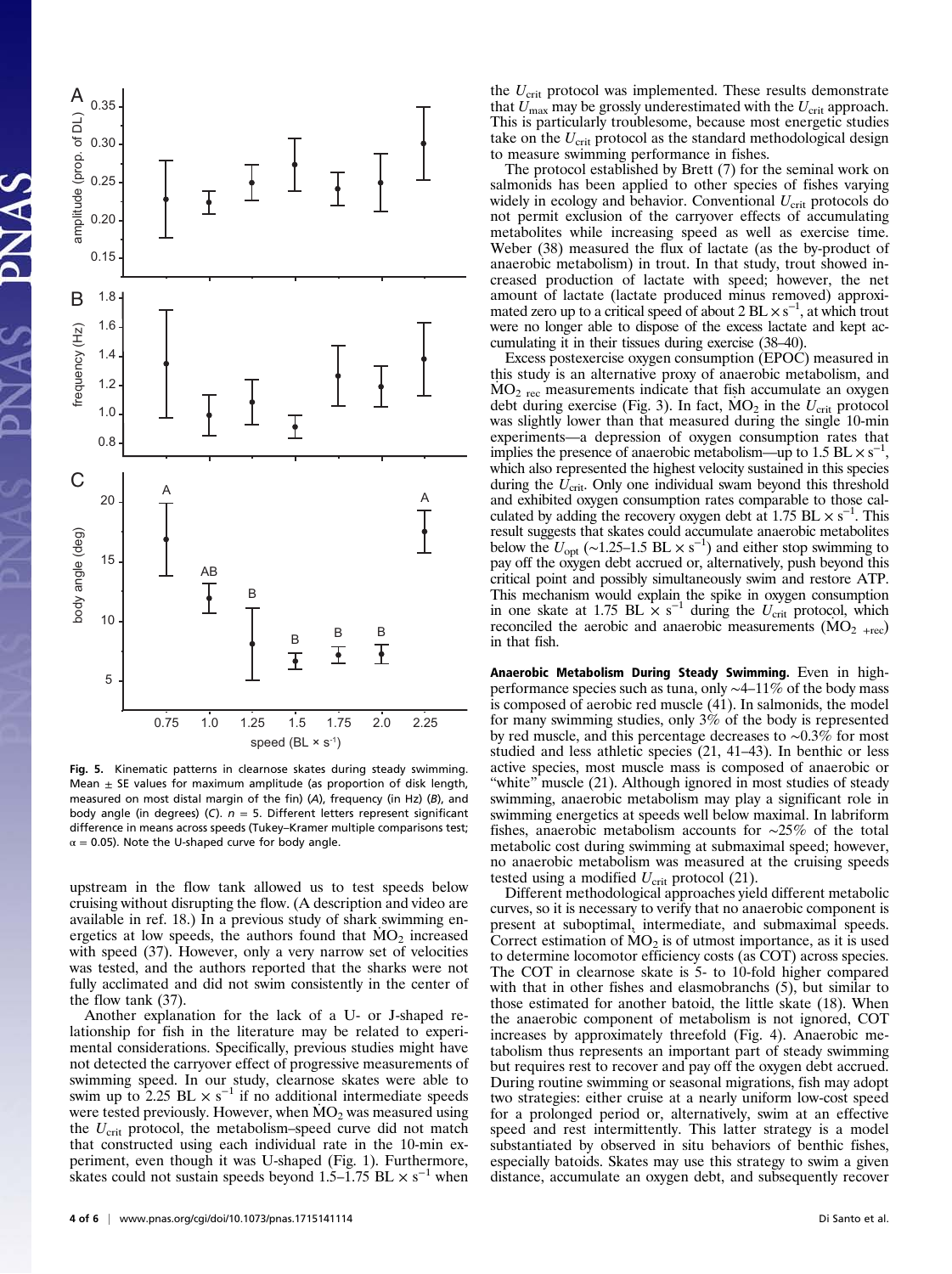while resting on the substrate or slowly exploring the environment by punting.

Nonlinear Relationship Between Speed and Postural Kinematics. Kinematic variables (frequency, amplitude, and body angle) provide crucial insight into the mechanisms of velocity control during steady swimming. In clearnose skates, postural kinematics show a remarkable correspondence with metabolic data. Fish swim with a positive body angle at the lowest and highest speeds tested. While frequency does not increase significantly with speed, we found a significant and linear increase in amplitude as the fish swam faster. At low speed, the clearnose skate seems to use the most energy for postural equilibrium and to counteract induced drag (5, 44). At low speeds, fish assume a positive body tilt to increase the total area that generates lift, presumably when fins alone cannot provide sufficient lift (44). Even nearly neutrally buoyant fish, such as trout, exhibit a steep body angle at low speeds [\(Fig. S1](http://www.pnas.org/lookup/suppl/doi:10.1073/pnas.1715141114/-/DCSupplemental/pnas.201715141SI.pdf?targetid=nameddest=SF1)). At the highest speeds, on the other hand, fin-beat amplitude increases to generate more thrust (45).

In addition, mean frequencies tend to increase at high and low speeds tested, suggesting greater metabolic inefficiency when swimming below or beyond cruising speeds. Metabolic data show that at higher and low speeds, clearnose skates consume more oxygen than at cruising speeds. At intermediate speeds, skates swim at a fairly horizontal body orientation, and metabolic data for these speeds show that fish are indeed swimming more economically. Kinematic data thus support the  $MO_2$  obtained during steady swimming, and taken together explain the empirically measured U-shaped metabolism–speed curve in batoid fishes.

#### Conclusions

Swimming energetic data show that for this negatively buoyant fish, oxygen consumption rates decrease up to a minimum cruising speed and then increase beyond that, up to  $U_{\text{max}}$ . Slow swimming thus incurs higher energetic costs than swimming at intermediate speeds. Furthermore, an anaerobic component was detected at each tested speed. These results raise the question of how ubiquitous such relationships may be across fish species. One possibility is that the widely adopted protocol in swimming energetics— the  $U_{\rm crit}$  testing scheme —is not appropriate for fish that use anaerobic metabolism for steady swimming at low and/or submaximal speeds. Indeed, if fish are using white and pink fibers for postural equilibrium and lift at low speeds (42), these costs could be masked if postexercise oxygen consumption rates are not measured immediately after nonexhaustive swimming at each speed. Therefore, previous studies might have underestimated the true energetic costs of swimming below cruising speeds by measuring only the aerobic component of metabolic costs.

One indication that this could be the case is the published metabolic data showing that extrapolated MO<sub>2</sub> rout at  $U = 0$  is often higher than values determined empirically (22). This posture cost should be added to the cost of locomotion at those low speeds. Another plausible hypothesis is that the differences seen in metabolism–speed curves are driven instead by variations in muscle type composition in the locomotor musculature of different fish species. The underlying assumption in most energetic studies is that there is a negligible contribution of white muscle fibers (and hence anaerobic metabolism) at low swimming speeds. Although fish species vary in the proportion of muscle types within myotomal muscles (41, 42), even active species with a relatively high percentages of red muscle show evidence of postural instability at low swimming speeds (43). As pink and white fibers are thought to be involved in postural maintenance (42), anaerobic metabolism could be especially important at low speeds, and should not be ignored.

We conclude that there is a U- or J-shaped relationship between speed and metabolism in fish that is driven by the elevated costs of maintaining equilibrium at low speeds and of increasing thrust at higher speeds. We propose that future metabolic studies should include kinematic data for studying correlations between kinematics and metabolic patterns during locomotion. We suggest that if energetic experiments have as a broad goal the comparison of performance across species, physiologists need to account for the anaerobic component of metabolism when fish are swimming steadily across the full range of speeds.

#### Materials and Methods

Animal Husbandry. Clearnose skates Raja eglanteria ( $n = 5$ ; mean weight, 0.034  $\pm$  0.002 kg; mean disk length, 9  $\pm$  0.2 cm, here defined more generally as BL) were obtained as embryos from females held at the Eastern Shore Laboratory of the Virginia Institute of Marine Science and maintained in a 1,300-L tank at a constant temperature (15  $\pm$  0.5 °C) and salinity (33 ppt) and a 12L:12D photoperiod throughout development and during acclimation (∼3 mo posthatching). Once hatched, skates were fed a daily diet of frozen mysis shrimp ad libitum. A rainbow trout O. mykiss (0.017 kg, 12 cm BL) was purchased from Blue Stream Hatchery and maintained in a 1,300-L tank at a constant temperature (14  $\pm$  0.5 °C) and a 12L:12D. The rainbow trout was used to obtain swimming data for the [Fig. S1.](http://www.pnas.org/lookup/suppl/doi:10.1073/pnas.1715141114/-/DCSupplemental/pnas.201715141SI.pdf?targetid=nameddest=SF1) Before experimentation, fish were fasted for 24 h to ensure that metabolic measurements were obtained in a postabsorptive state (46). All husbandry and experimental procedures were approved by Harvard University's Institutional Animal Care and Use Committee (Protocol #20–03).

Swimming Protocols. To construct a complete metabolism–speed curve, we used two swimming protocols: (i) a step-increase  $U_{\text{crit}}$  speed protocol (0.25 BL  $\times$  s<sup>-1</sup> increase every 10 min) until fish reached fatigue (i.e., critical swimming speed,  $U_{\text{crit}}$ ) and (ii) a nonexhaustive 10-min protocol with separate swimming speed exercise bouts of 10-min duration for each trial. In the latter set of experiments, skates were allowed to recover, and during this time, oxygen consumption ( $MO_2$ ) was recorded at least until  $MO_2$  returned to resting levels to determine EPOC. We measured the energetic cost of swimming by quantifying oxygen consumption in skates before swimming (resting routine metabolism, MO<sub>2 rout</sub>), during prolonged steady swimming ( $\dot{M}O_2$  <sub>swim</sub>) at seven constant speeds ( $U = 0.75-2.25$  BL  $\times$  s<sup>-1</sup>), and after swimming during recovery ( $MO_{2 \text{ rec}}$ ). The costs of recovery were added to the  $MO_{2-swin}$  to quantify the complete costs of swimming at each speed  $(MO<sub>2 + rec</sub>).$ 

All swimming performance tests were conducted in a 28-L Brett-type tunnel (Loligo Systems) connected to an Aqualogic Chiller (Model DS-4) unit that ensured maintenance of constant water temperature (15  $\pm$  0.5 °C) throughout the experiments. Water velocity was controlled using a digital DC inverter (Eurodrive; Lyman) and calibrated using a vane-wheel flow meter before each experiment. The working section of the swim tunnel measured 40 cm L  $\times$  20 cm W  $\times$  20 cm D. To ensure laminar, nonturbulent flow, plastic honeycomb was inserted upstream in the working section. A 45° "ramp" made of the same honeycomb material was placed in the downstream margin of the working section as described previously (7). Dissolved oxygen was measured every 1 s (with a rolling average of 60 s) using an optical oxygen meter (Witrox 1; Loligo Systems) after two-point calibration at 100% and 0% air saturation.

Each skate was tested at each speed and in both protocols in a repeatedmeasures experimental design to control for interindividual variation in performance. In addition, the sequence of experimental speeds in the 10-min protocol was randomized to minimize carryover effects of training on performance. Skates were transferred to the swim tunnel and allowed to acclimate to the experimental setup for 2 h before trials (18). Throughout this period, fish experienced a flow of 0.5 BL  $\times$  s<sup>-1</sup>, which never elicited swimming. After the initial adjustment phase, water flow was increased to match either the desired speed (10-min protocol) or 0.25 BL  $\times$  s<sup>-1</sup> every 10-min until the fish could no longer maintain their position in the water column ( $U_{\text{crit}}$  protocol). After completion of the exercise time, fish were allowed to rest in the tunnel. During this time, water flow was readjusted to 0.5 BL  $\times$  s<sup>-1</sup>.

Skate  $MO<sub>2</sub>$  was calculated from the slope of oxygen decline over 10 min of steady swimming, after a 2-min adjustment phase to accommodate lag time in the respirometer, according to the following formula:  $\dot{MO}_2$  = slope  $\times$ V × M<sup>-b</sup>; where V is volume of the swim tunnel in L (after subtracting the volume of the fish) and M is the mass of fish in kg. A scaling coefficient (b) of 0.67 was invoked to correct for the allometric relationship between  $\dot{MO}_2$ and mass (46, 47). To quantify  $MO_{2\text{ root}}$ , individual skates were placed in an intermittent 8-L respirometer chamber while oxygen consumption was recorded at 1-min intervals over 1 h. All fish rested on the bottom of the respirometer and made only slight movements to occasionally change position. All  $MO_{2\text{ route}}$  measurements were taken during the same time of the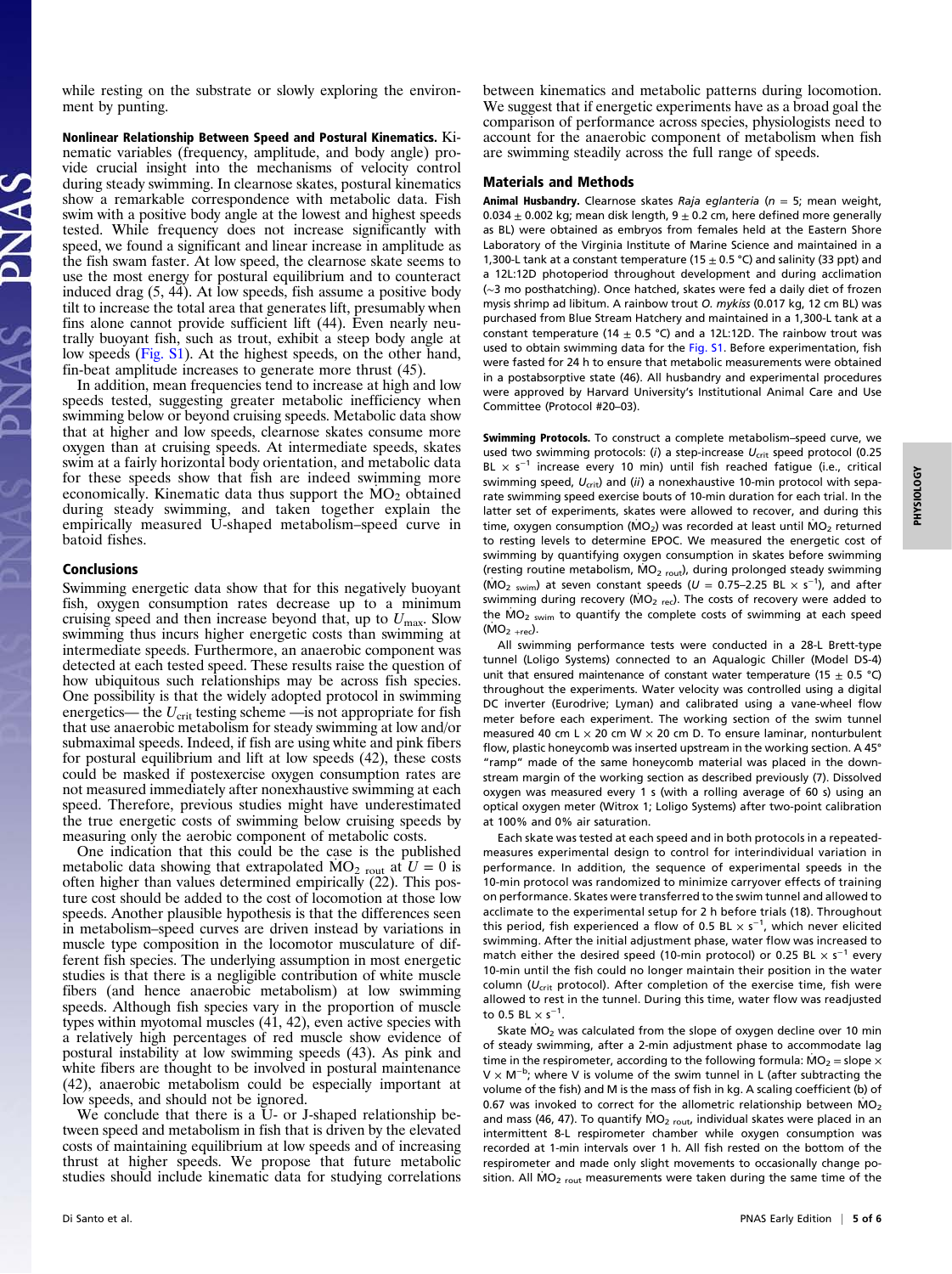day and after the same adjustment time as the swimming trials (3, 18). Our goal was not to estimate basal resting  $MO_{2}$ , but rather to obtain a resting routine baseline to reduce the risk of overestimating net swimming  $MO_2$  $(MO<sub>2 net</sub>)$ .

**COT.** COT (in kJ  $\times$  km<sup>-1</sup>  $\times$  kg<sup>-1</sup>) provides a measure of swimming efficiency that allows for comparisons across species and indicates the amount of energy needed to move a unit mass (kg) a fixed distance (km) (18). At each speed, MO<sub>2 net</sub> was converted to kJ  $\times$  kg<sup>-1</sup> using an oxy-calorific equivalent of 3.25 cal per 1 mgO2<sup>-1</sup> (48) and used to calculate the COT<sub>net</sub> as follows: COT<sub>net</sub> =  $\dot{M}O_2$  <sub>net</sub>  $\times U^{-1}$ , with U expressed as km  $\times$  h<sup>-1</sup>.

Kinematics. Clearnose skate swimming kinematics during steady swimming were recorded with a Flea3 USB3 camera (FLIR Integrated Imaging Solutions) at each speed in the same flow tank used during the metabolic measurements. Lateral view of steady swimming was recorded at 120 frames  $\times$  s $^{-1}$  for a minimum of three fin-beats. Measurements were converted from pixels to centimeters in ImageJ, and 2D kinematics were quantified using MATLAB (MathWorks) and a video analysis code (49). A total of four points were digitized on the left pectoral fin. These points were chosen to describe motion of the skate fin and body throughout a fin-beat cycle at each speed. The points were assigned as follows: point 1, tip of rostrum; point 2, eye; point 3, most distal margin of the wing; point 4, at the posterior-medial

- 1. Hunter JP (1998) Key innovations and the ecology of macroevolution. Trends Ecol Evol 13:31–36.
- 2. Blake RW (2004) Fish functional design and swimming performance. J Fish Biol 65: 1193–1222.
- 3. Di Santo V (2016) Intraspecific variation in physiological performance of a benthic elasmobranch challenged by ocean acidification and warming. J Exp Biol 219: 1725–1733.
- 4. Webb PW (1998) Swimming. The Physiology of Fishes (CRC Press, Boca Raton, FL), pp 3–24.
- 5. Lauder GV, Di Santo V (2015) Swimming mechanics and energetics of elasmobranch fishes. Fish Physiol 34:219–253.
- 6. Di Santo V, Bennett WA (2011) Is post-feeding thermotaxis advantageous in elasmobranch fishes? J Fish Biol 78:195–207.
- 7. Brett JR (1967) Swimming performance of sockeye salmon (Oncorhynchus nerka) in relation to fatigue time and temperature. J Fish Res Board Can 24:1731–1741.
- 8. Brett JR, Glass NR (1973) Metabolic rates and critical swimming speeds of sockeye salmon (Oncorhynchus nerka) in relation to size and temperature. J Fish Res Board Can 30:379–387.
- 9. Bernal D, et al. (2003) Comparative studies of high-performance swimming in sharks, II: Metabolic biochemistry of locomotor and myocardial muscle in endothermic and ectothermic sharks. J Exp Biol 206:2845-2857.
- 10. Korsmeyer KE, Steffensen JF, Herskin J (2002) Energetics of median and paired fin swimming, body and caudal fin swimming, and gait transition in parrotfish (Scarus schlegeli) and triggerfish (Rhinecanthus aculeatus). J Exp Biol 205:1253–1263.
- 11. Webb PW (1984) Body form, locomotion and foraging in aquatic vertebrates. Am Zool 24:107–120.
- 12. Weihs D (1973) Hydromechanics of fish schooling. Nature 241:290–291.
- 13. Schrank AJ, Webb PW, Mayberry S (1999) How do body and paired-fin positions affect the ability of three teleost fishes to maneuver around bends? Can J Zool 77:203–210.
- 14. Webb PW (2002) Control of posture, depth, and swimming trajectories of fishes. Integr Comp Biol 42:94–101.
- 15. Vogel S (1994) Life in Moving Fluids: The Physical Biology of Flow (Princeton Univ Press, Princeton).
- 16. Drucker EG, Lauder GV (1999) Locomotor forces on a swimming fish: Threedimensional vortex wake dynamics quantified using digital particle image velocimetry. J Exp Biol 202:2393–2412.
- 17. Di Santo V, Blevins EL, Lauder GV (2017) Batoid locomotion: Effects of speed on pectoral fin deformation in the little skate, Leucoraja erinacea. J Exp Biol 220: 705–712.
- 18. Di Santo V, Kenaley CP (2016) Skating by: Low energetic costs of swimming in a batoid fish. J Exp Biol 219:1804–1807.
- 19. Nakamura T, et al. (2015) Molecular mechanisms underlying the exceptional adaptations of batoid fins. Proc Natl Acad Sci USA 112:15940–15945.
- 20. Schwartz FJ (1990) Mass migratory congregations and movements of several species of cownose rays, genus Rhinoptera: A world-wide review. J Elisha Mitchell Sci Soc 106: 10–13.
- 21. Svendsen JC, et al. (2010) Partition of aerobic and anaerobic swimming costs related to gait transitions in a labriform swimmer. J Exp Biol 213:2177–2183.
- 22. Priede I, Holliday F (1980) The use of a new tilting tunnel respirometer to investigate some aspects of metabolism and swimming activity of the plaice (Pleuronectes platessa L.). J Exp Biol 85:295–309.
- 23. Claireaux G, Couturier C, Groison A-L (2006) Effect of temperature on maximum swimming speed and cost of transport in juvenile European sea bass (Dicentrarchus labrax). J Exp Biol 209:3420–3428.
- 24. Dewar H, Graham J (1994) Studies of tropical tuna swimming performance in a large water tunnel-energetics. J Exp Biol 192:13-31.

extreme of the pectoral fin. We calculated mean values for frequency (as fin-beats  $\times$  s<sup>-1</sup>; Hz), maximum amplitude measured at point 3 (as proportion of disk length), and body angle of attack to the incoming flow (calculated using the distance between the  $x$  and  $y$  coordinates of the tip of rostrum and the posterior extreme of the pectoral fin, points 1 and 4) (17).

Data Analyses. All  $MO<sub>2</sub>$ , COT, and kinematic parameters were analyzed using two-way repeated-measures ANOVA with speed and skates as fixed and random factors, respectively, followed by the Tukey–Kramer multiple comparison test for differences between group means. Any interactions between factors found were reported following the ANOVA results. Recovery time and  $MO_2$  following exercise (MO<sub>2 rec</sub>) were determined by repeatedmeasures ANOVA, followed by Dunnett's test to compare  $MO_{2 \text{ rec}}$  and  $MO_{2 \text{ root}}$ . All values are presented as mean  $\pm$  SE. Statistical analyses were based on  $\alpha = 0.05$  and performed with R version 3.2 (<https://www.R-project.org>).

ACKNOWLEDGMENTS. We thank Rich Brill for providing the clearnose skates used in this study, Dylan Wainwright and Gerardo Dacosta for assisting with the swimming trials, and anonymous reviewers for providing useful comments on a previous version of the manuscript. Funding was provided by Boston College's Morrissey College of Arts and Sciences, and an Office of Naval Research Multi-University Research Initiative Grant N000141410533 monitored by Dr. Bob Brizzolara (to G.V.L.).

- 25. Lee CG, Farrell AP, Lotto A, Hinch SG, Healey MC (2003) Excess post-exercise oxygen consumption in adult sockeye (Oncorhynchus nerka) and coho (O. kisutch) salmon following critical speed swimming. J Exp Biol 206:3253–3260.
- 26. Brett JR, Sutherland DB (1965) Respiratory metabolism of pumpkinseed (Lepomis gibbosus) in relation to swimming speed. J Fish Res Board Can 22:405–409.
- 27. Duthie GG (1982) The respiratory metabolism of temperature-adapted flatfish at rest and during swimming activity and the use of anaerobic metabolism at moderate swimming speeds. J Exp Biol 97:359-373.
- 28. Suarez RK (1992) Hummingbird flight: Sustaining the highest mass-specific metabolic rates among vertebrates. Experientia 48:565–570.
- 29. Harrison JF, Roberts SP (2000) Flight respiration and energetics. Annu Rev Physiol 62: 179–205.
- 30. Ellington CP (1985) Power and efficiency of insect flight muscle. J Exp Biol 115: 293–304.
- 31. Tucker VA (1970) Energetic cost of locomotion in animals. Comp Biochem Physiol 34: 841–846.
- 32. Tucker VA, Schmidt-Koenig K (1971) Flight speeds of birds in relation to energetics and wind directions. Auk 88:97–107.
- 33. Tucker VA (1975) The energetic cost of moving about. Am Sci 63:413–419.
- 34. Schmidt-Nielsen K (1972) Locomotion: Energy cost of swimming, flying, and running. Science 177:222–228.
- 35. Rayner JM (1999) Estimating power curves of flying vertebrates. J Exp Biol 202: 3449–3461.
- 36. Lauder GV, Madden PGA (2007) Fish locomotion: Kinematics and hydrodynamics of flexible foil-like fins. Exp Fluids 43:641-653.
- 37. Graham JB, Dewar H, Lai NC, Lowell WR, Arce SM (1990) Aspects of shark swimming performance determined using a large water tunnel. J Exp Biol 151:175–192.
- 38. Weber JM (1991) Effect of endurance swimming on the lactate kinetics of rainbow trout. J Exp Biol 158:463–476.
- 39. Omlin T, Weber J-M (2010) Hypoxia stimulates lactate disposal in rainbow trout. J Exp Biol 213:3802–3809.
- 40. Milligan CL, Girard SS (1993) Lactate metabolism in rainbow trout. J Exp Biol 180: 175–193.
- 41. Graham JB, Koehrn FJ, Dickson KA (1983) Distribution and relative proportions of red muscle in scombrid fishes: Consequences of body size and relationships to locomotion and endothermy. Can J Zool 61:2087–2096.
- 42. Bone Q (1966) On the function of the two types of myotomal muscle fibre in elasmobranch fish. J Mar Biol Assoc U K 46:321–349.
- 43. Sepulveda CA, Dickson KA, Graham JB (2003) Swimming performance studies on the eastern Pacific bonito Sarda chiliensis, a close relative of the tunas (family Scombridae), I: Energetics. J Exp Biol 206:2739–2748.
- 44. Wilga CD, Lauder GV (2000) Three-dimensional kinematics and wake structure of the pectoral fins during locomotion in leopard sharks Triakis semifasciata. J Exp Biol 203: 2261–2278.
- 45. Bainbridge R (1958) The speed of swimming of fish as related to size and to the frequency and amplitude of the tail beat. J Exp Biol 35:109–133.
- 46. Di Santo V, Bennett WA (2011) Effect of rapid temperature change on resting routine metabolic rates of two benthic elasmobranchs. Fish Physiol Biochem 37: 929–934.
- 47. Di Santo V (2015) Ocean acidification exacerbates the impacts of global warming on embryonic little skate, Leucoraja erinacea (Mitchill). J Exp Mar Biol Ecol 463: 72–78.
- 48. Brafield AE, Solomon DJ (1972) Oxy-calorific coefficients for animals respiring nitrogenous substrates. Comp Biochem Physiol A Physiol 43:837–841.
- 49. Hedrick TL (2008) Software techniques for two- and three-dimensional kinematic measurements of biological and biomimetic systems. Bioinspir Biomim 3:034001.